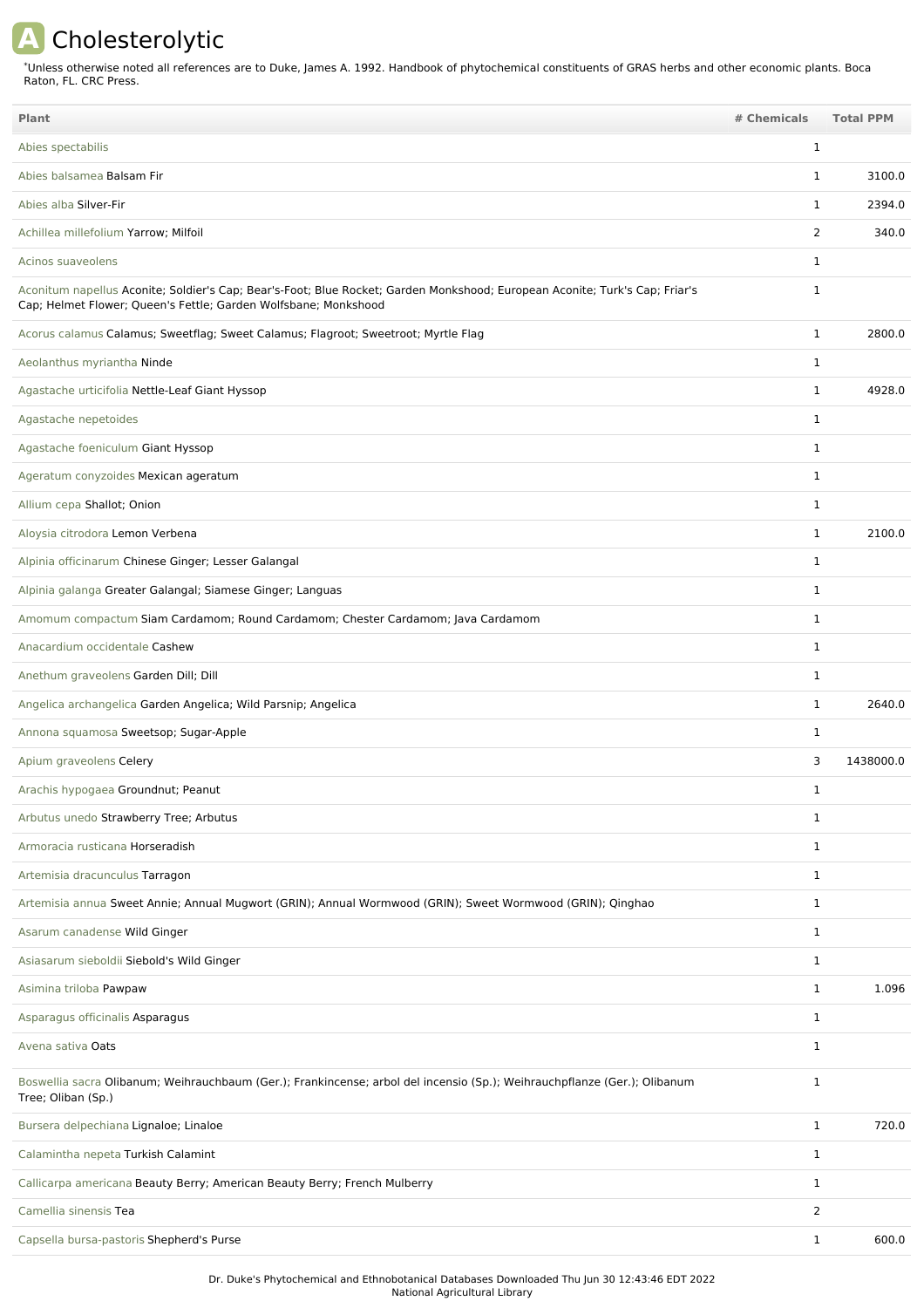| Plant                                                                                                                                                                                                                                                                                                                                                       | # Chemicals    | <b>Total PPM</b> |
|-------------------------------------------------------------------------------------------------------------------------------------------------------------------------------------------------------------------------------------------------------------------------------------------------------------------------------------------------------------|----------------|------------------|
| Capsicum frutescens Cayenne; Hot Pepper; Red Chili; Tabasco; Spur Pepper; Chili                                                                                                                                                                                                                                                                             | 1              |                  |
| Capsicum annuum Green Pepper; Cherry Pepper; Paprika; Bell Pepper; Sweet Pepper; Cone Pepper                                                                                                                                                                                                                                                                | 1              |                  |
| Carthamus tinctorius Safflower                                                                                                                                                                                                                                                                                                                              | 1              | 0.04             |
| Carum carvi Carum; Comino (Sp.); Kummel (Ger.); Comino de prado (Sp.); Caraway                                                                                                                                                                                                                                                                              | $\mathbf{1}$   | 61200.0          |
| Centella asiatica Gotu Kola; Pennywort                                                                                                                                                                                                                                                                                                                      | $\overline{2}$ |                  |
| Chamaemelum nobile Garden Camomile; Roman Camomile; Perennial Camomile                                                                                                                                                                                                                                                                                      | 2              |                  |
| Chenopodium ambrosioides Epazote; Wormseed                                                                                                                                                                                                                                                                                                                  | 1              |                  |
| Chrysanthemum parthenium Feverfew                                                                                                                                                                                                                                                                                                                           | 1              |                  |
| Chrysanthemum balsamita Balsamite; Costmary                                                                                                                                                                                                                                                                                                                 | 1              |                  |
| Cichorium intybus Witloof; Chicory; Succory                                                                                                                                                                                                                                                                                                                 | 1              |                  |
| Cinnamomum verum Ceylon Cinnamon; Cinnamon                                                                                                                                                                                                                                                                                                                  | 1              | 368.0            |
| Cinnamomum camphora Camphor; Ho Leaf                                                                                                                                                                                                                                                                                                                        | $\mathbf{1}$   | 240.0            |
| Cinnamomum aromaticum Chinese Cassia; Chinese Cinnamon; Cassia Bark; Cassia; Canelle de Cochinchine (Fr.); Canelero chino<br>(Sp.); Cassia Lignea; China Junk Cassia; Chinesischer Zimtbaum (Ger.); Cannelier de Chine (Fr.); Zimtcassie (Ger.); Canela de la<br>China (Sp.); Kashia-Keihi (Jap.); Cannelier Casse (Fr.); Saigon Cinnamon; Chinazimt (Ger.) | 1              |                  |
| Cistus ladaniferus Labdanum; Rockrose; Gum Cistus; Ambreine                                                                                                                                                                                                                                                                                                 | $\mathbf{1}$   | 2380.0           |
| Citrullus colocynthis Colocynth                                                                                                                                                                                                                                                                                                                             | $\mathbf{1}$   |                  |
| Citrus sinensis Orange                                                                                                                                                                                                                                                                                                                                      | $\mathbf{1}$   | 19956.0          |
| Citrus reticulata Mandarin; Tangerine                                                                                                                                                                                                                                                                                                                       | $\mathbf{1}$   | 18800.0          |
| Citrus paradisi Grapefruit                                                                                                                                                                                                                                                                                                                                  | 1              |                  |
| Citrus mitis Calamansi; Calamondin                                                                                                                                                                                                                                                                                                                          | 1              |                  |
| Citrus limon Lemon                                                                                                                                                                                                                                                                                                                                          | 1              |                  |
| Citrus aurantium Bitter Orange; Petitgrain                                                                                                                                                                                                                                                                                                                  | 1              | 16220.0          |
| Citrus aurantiifolia Lime                                                                                                                                                                                                                                                                                                                                   | 1              | 15000.0          |
| Cleonia lusitanica Spanish Heal-All                                                                                                                                                                                                                                                                                                                         | 1              |                  |
| Cocos nucifera Nariyal; Copra; Kokospalme (Ger.); Coconut Palm; Coconut; Cocotero (Sp.)                                                                                                                                                                                                                                                                     | $\overline{2}$ | 1380.0           |
| Collinsonia canadensis Stone Root                                                                                                                                                                                                                                                                                                                           | $\mathbf{1}$   |                  |
| Commiphora myrrha Herabol Myrrh; African Myrrh; Myrrh; Mirra (Sp. lt.); Somali Myrrh; Myrrhe (Fr., Ger.)                                                                                                                                                                                                                                                    | $\mathbf{1}$   |                  |
| Coriandrum sativum Chinese Parsley; Cilantro; Coriander                                                                                                                                                                                                                                                                                                     | $\mathbf{1}$   | 2476.0           |
| Coridothymus capitatus Spanish Oregano                                                                                                                                                                                                                                                                                                                      | $\mathbf{1}$   |                  |
| Cornus florida American Dogwood                                                                                                                                                                                                                                                                                                                             | $\mathbf{1}$   |                  |
| Crocus sativus Saffron                                                                                                                                                                                                                                                                                                                                      | $\mathbf{1}$   |                  |
| Cuminum cyminum Cumin                                                                                                                                                                                                                                                                                                                                       | $\mathbf{1}$   | 1392.0           |
| Cunila origanoides Stone Mint; Mountain Dittany; American Dittany; Dittany; Frost Mint; Maryland Dittany; Frost Flower                                                                                                                                                                                                                                      | 1              | 280.0            |
| Curcuma longa Turmeric; Indian Saffron                                                                                                                                                                                                                                                                                                                      | $\mathbf{1}$   |                  |
| Cymbopogon parkeri Skhabar                                                                                                                                                                                                                                                                                                                                  | $\mathbf{1}$   | 1268.0           |
| Cymbopogon martinii Palmarosa; Rosha Grass                                                                                                                                                                                                                                                                                                                  | $\mathbf{1}$   |                  |
| Cymbopogon flexuosus East Indian Lemongrass                                                                                                                                                                                                                                                                                                                 | 1              |                  |
| Cymbopogon citratus Lemongrass; West Indian Lemongrass                                                                                                                                                                                                                                                                                                      | $\mathbf{1}$   |                  |
| Cynara cardunculus Artichoke                                                                                                                                                                                                                                                                                                                                | 3              | 1300.0           |
| Datura stramonium Jimsonweed                                                                                                                                                                                                                                                                                                                                | 1              |                  |
| Daucus carota Carrot                                                                                                                                                                                                                                                                                                                                        | $\mathbf{1}$   | 3352.0           |
| Dictamnus hispanicus                                                                                                                                                                                                                                                                                                                                        | $\mathbf{1}$   |                  |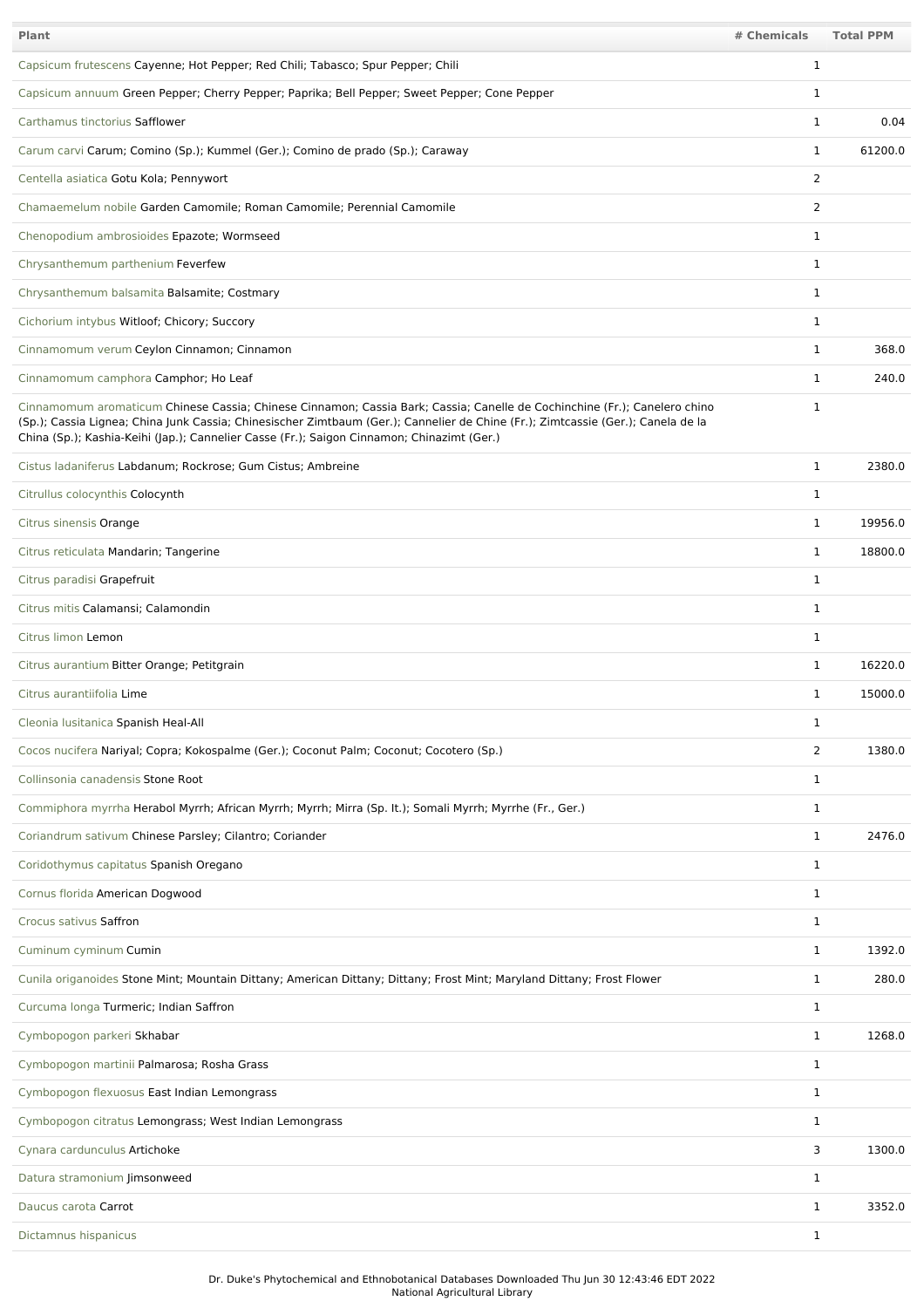| Plant                                                                                                                                                                                                                                                                                                                                                                                                                                                                                                                                                                                                                                                                                                                                                                                                                                                                                                                                                                                                                                                                                                                                                                                                                                                                                                                                                                                                                                                                                                                                                                                                                                                                                                                                                                                                                                                                                                                                                                                                                                                         | # Chemicals    | <b>Total PPM</b> |
|---------------------------------------------------------------------------------------------------------------------------------------------------------------------------------------------------------------------------------------------------------------------------------------------------------------------------------------------------------------------------------------------------------------------------------------------------------------------------------------------------------------------------------------------------------------------------------------------------------------------------------------------------------------------------------------------------------------------------------------------------------------------------------------------------------------------------------------------------------------------------------------------------------------------------------------------------------------------------------------------------------------------------------------------------------------------------------------------------------------------------------------------------------------------------------------------------------------------------------------------------------------------------------------------------------------------------------------------------------------------------------------------------------------------------------------------------------------------------------------------------------------------------------------------------------------------------------------------------------------------------------------------------------------------------------------------------------------------------------------------------------------------------------------------------------------------------------------------------------------------------------------------------------------------------------------------------------------------------------------------------------------------------------------------------------------|----------------|------------------|
| Dictamnus albus Dittany; Akgiritotu; Gas Plant; Gazelotu; Burning Bush                                                                                                                                                                                                                                                                                                                                                                                                                                                                                                                                                                                                                                                                                                                                                                                                                                                                                                                                                                                                                                                                                                                                                                                                                                                                                                                                                                                                                                                                                                                                                                                                                                                                                                                                                                                                                                                                                                                                                                                        | $\mathbf{1}$   |                  |
| Digitalis purpurea Purple Foxglove                                                                                                                                                                                                                                                                                                                                                                                                                                                                                                                                                                                                                                                                                                                                                                                                                                                                                                                                                                                                                                                                                                                                                                                                                                                                                                                                                                                                                                                                                                                                                                                                                                                                                                                                                                                                                                                                                                                                                                                                                            | $\mathbf{1}$   |                  |
| Dracocephalum thymiflora Thyme-Flowered Moldavica                                                                                                                                                                                                                                                                                                                                                                                                                                                                                                                                                                                                                                                                                                                                                                                                                                                                                                                                                                                                                                                                                                                                                                                                                                                                                                                                                                                                                                                                                                                                                                                                                                                                                                                                                                                                                                                                                                                                                                                                             | $\mathbf{1}$   | 20.0             |
| Echinacea spp Coneflower; Echinacea                                                                                                                                                                                                                                                                                                                                                                                                                                                                                                                                                                                                                                                                                                                                                                                                                                                                                                                                                                                                                                                                                                                                                                                                                                                                                                                                                                                                                                                                                                                                                                                                                                                                                                                                                                                                                                                                                                                                                                                                                           | $\overline{2}$ |                  |
| Echinacea angustifolia Narrow Leaf Echinacea; Echinacea; Narrow Leaf Purple-Coneflower                                                                                                                                                                                                                                                                                                                                                                                                                                                                                                                                                                                                                                                                                                                                                                                                                                                                                                                                                                                                                                                                                                                                                                                                                                                                                                                                                                                                                                                                                                                                                                                                                                                                                                                                                                                                                                                                                                                                                                        | $\mathbf{1}$   |                  |
| Elettaria cardamomum Cardamom                                                                                                                                                                                                                                                                                                                                                                                                                                                                                                                                                                                                                                                                                                                                                                                                                                                                                                                                                                                                                                                                                                                                                                                                                                                                                                                                                                                                                                                                                                                                                                                                                                                                                                                                                                                                                                                                                                                                                                                                                                 | $\mathbf{1}$   | 18962.0          |
| Elsholtzia polystachya Bush Mint                                                                                                                                                                                                                                                                                                                                                                                                                                                                                                                                                                                                                                                                                                                                                                                                                                                                                                                                                                                                                                                                                                                                                                                                                                                                                                                                                                                                                                                                                                                                                                                                                                                                                                                                                                                                                                                                                                                                                                                                                              | $\mathbf{1}$   |                  |
| Elsholtzia nipponica Hsiang Ju                                                                                                                                                                                                                                                                                                                                                                                                                                                                                                                                                                                                                                                                                                                                                                                                                                                                                                                                                                                                                                                                                                                                                                                                                                                                                                                                                                                                                                                                                                                                                                                                                                                                                                                                                                                                                                                                                                                                                                                                                                | $\mathbf{1}$   |                  |
| Elsholtzia eriostachya 'Dwarf' Bush Mint                                                                                                                                                                                                                                                                                                                                                                                                                                                                                                                                                                                                                                                                                                                                                                                                                                                                                                                                                                                                                                                                                                                                                                                                                                                                                                                                                                                                                                                                                                                                                                                                                                                                                                                                                                                                                                                                                                                                                                                                                      | $\mathbf{1}$   |                  |
| Elsholtzia blanda Bantulsi; Bantaluki                                                                                                                                                                                                                                                                                                                                                                                                                                                                                                                                                                                                                                                                                                                                                                                                                                                                                                                                                                                                                                                                                                                                                                                                                                                                                                                                                                                                                                                                                                                                                                                                                                                                                                                                                                                                                                                                                                                                                                                                                         | $\mathbf 1$    |                  |
| Elytrigia repens Twitchgrass; Couchgrass; Wheatgrass; Doggrass; Quackgrass                                                                                                                                                                                                                                                                                                                                                                                                                                                                                                                                                                                                                                                                                                                                                                                                                                                                                                                                                                                                                                                                                                                                                                                                                                                                                                                                                                                                                                                                                                                                                                                                                                                                                                                                                                                                                                                                                                                                                                                    | $\mathbf{1}$   | 45000.0          |
| Ephedra sinica Chinese Ephedra; Ma Huang                                                                                                                                                                                                                                                                                                                                                                                                                                                                                                                                                                                                                                                                                                                                                                                                                                                                                                                                                                                                                                                                                                                                                                                                                                                                                                                                                                                                                                                                                                                                                                                                                                                                                                                                                                                                                                                                                                                                                                                                                      | $\mathbf{1}$   |                  |
| Equisetum arvense Field Horsetail; Horsetail                                                                                                                                                                                                                                                                                                                                                                                                                                                                                                                                                                                                                                                                                                                                                                                                                                                                                                                                                                                                                                                                                                                                                                                                                                                                                                                                                                                                                                                                                                                                                                                                                                                                                                                                                                                                                                                                                                                                                                                                                  | $\overline{2}$ |                  |
| Eruca sativa Roguette des jardins (Fr.;KAB); Daradharsha (Sansk.; KAB); Sfed sarson (Hindi; MPI); Kadambaka (Sansk.; KAB);<br>Achnef (Berber; BOU); Tanakfail (Berber; BOU); Djerdjir (Arab.; BOU); Sahwan (Nwp.; KAB); Arugula (Eng.; FAC; USN); Dua<br>(Kumaon; DEP); Thorfel (Berber; BOU); Ruca (Catalan; KAB); Oroth (Bible; EB52:394); Tantuka (Sansk.; KAB); Rajika (Sansk.; KAB);<br>Baglet (Arab.; BOU); Rugula (Eng.; USN); Sidhaprayojana (Sansk.; KAB); Rocket Salad (Eng.; USN); Assu (Punjab; SKJ); Sarshapa<br>(Sansk.; KAB); Suffed shorshi (Bengal; DEP); Mulai (Loralai; KAB); Tantubha (Sansk.; KAB); Roquette vraie (Fr.; BOU); Tara (Nwp.;<br>Punjab; KAB; SKJ); Euzomon (Greece; EB54:155); Tira (Nwp.; DEP; KAB); Salad Rocket (Eng.; USN); Bhutaghna (Sansk.; SKJ);<br>Rakshitaphala (Sansk.; KAB); Jambeho (Sind.; KAB); Ackerrauke (Ger.; MAD); Piao erh ts'ai (Chi.; TAN); Aruca (Malta; KAB);<br>Senfrauke (Ger.; USN); Jambeh (Iran; DEP; KAB); Mandao (Afg.; DEP; KAB); Roqueta (Sp.; USN); Gargir (Arab.; Hebrew; BOU);<br>Roquette (Eng.; Fr.; BOU); Oruga comun (Sp.; USN); Tuverika (Sansk.; KAB); Taramira (India; Nwp.); Ai'sha (Arab.; BOU); Eihukan<br>(Iran; NAD); Olrauke (Ger.; USN); Rabano silvestre (It.; Port.;); Rucola (It.; Malta; Sp.); Ugragandha (Sansk.; KAB); Ruke (Ger.;<br>USN); Bou kahli (Arab.; BOU); Kerkas (Arab.; BOU); Duan (Nwp; KAB); Jamba (India); Lamba (India; USN); Bimbata (Sansk.; KAB);<br>Grahagna (Sansk.; KAB); Eruca (Malta; KAB); Jamnia (Punjab; DEP); Lalu (Nwp.; KAB); Sidharta (Sansk.; KAB); Siddartha (Sansk.;<br>DEP; SKJ); Kadamba (Sansk.; KAB); Rouka (Arab.; BOU); Rocket (Eng.; BOU); Izgin (Turkey; EB54:155); Rawk (Arab.; BOU);<br>Rajakshavaka (Sansk.; KAB); Sarishapa (Sansk.; KAB); Jambho (Sind.; DEP); Horf (Arab.; BOU); Ai'afein (Arab.; BOU); Chara<br>(Kumaon; DEP); Kibana suzushiro (Jap.; TAN); Gery (Arab.; BOU); Garden Rocket (Eng.; USN); Roquette cultivee (Fr.; KAB);<br>Shwetsursha (Bengal; SKJ); Rucheta (Malta; KAB); Shiltam (Arab.; BOU) | $\mathbf{1}$   |                  |
| Eucalyptus viridis                                                                                                                                                                                                                                                                                                                                                                                                                                                                                                                                                                                                                                                                                                                                                                                                                                                                                                                                                                                                                                                                                                                                                                                                                                                                                                                                                                                                                                                                                                                                                                                                                                                                                                                                                                                                                                                                                                                                                                                                                                            | $\mathbf{1}$   |                  |
| Eucalyptus tetraptera                                                                                                                                                                                                                                                                                                                                                                                                                                                                                                                                                                                                                                                                                                                                                                                                                                                                                                                                                                                                                                                                                                                                                                                                                                                                                                                                                                                                                                                                                                                                                                                                                                                                                                                                                                                                                                                                                                                                                                                                                                         | $\mathbf{1}$   |                  |

| Eucalyptus tetraptera                            | $\mathbf 1$  |
|--------------------------------------------------|--------------|
| Eucalyptus tereticornis                          | $\mathbf{1}$ |
| Eucalyptus stoatei                               | $\mathbf{1}$ |
| Eucalyptus sparsa                                | $\mathbf{1}$ |
| Eucalyptus sideroxylon                           | $\mathbf{1}$ |
| Eucalyptus siderophloia                          | $\mathbf{1}$ |
| Eucalyptus saligna                               | $\mathbf{1}$ |
| Eucalyptus punctata                              | $\mathbf{1}$ |
| Eucalyptus porosa                                | $\mathbf{1}$ |
| Eucalyptus populnea                              | $\mathbf{1}$ |
| Eucalyptus polyanthemos                          | $\mathbf{1}$ |
| Eucalyptus oviformis                             | $\mathbf{1}$ |
| Eucalyptus odorata                               | $\mathbf{1}$ |
| Eucalyptus ochrophloia                           | $\mathbf{1}$ |
| Eucalyptus occidentalis                          | $\mathbf{1}$ |
| Eucalyptus nova-anglica New England 'peppermint' | 1            |
| Eucalyptus moluccana                             | $\mathbf{1}$ |
| Eucalyptus melliodora                            | $\mathbf{1}$ |
| Eucalyptus melanophloia                          | $\mathbf{1}$ |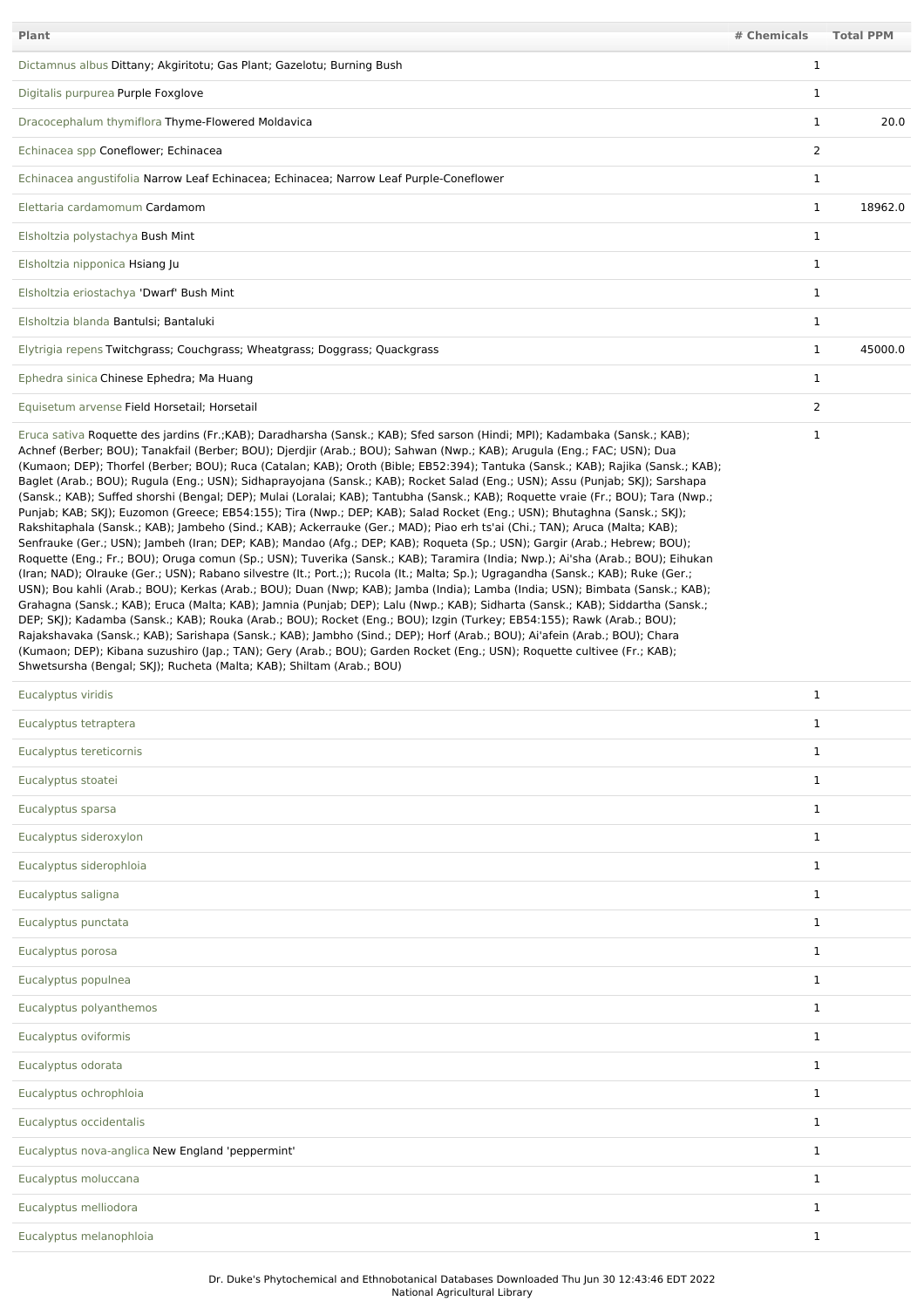| Plant                                                                                      | # Chemicals    | <b>Total PPM</b> |
|--------------------------------------------------------------------------------------------|----------------|------------------|
| Eucalyptus maideni                                                                         | $\mathbf{1}$   |                  |
| Eucalyptus maculata Gum                                                                    | $\mathbf{1}$   |                  |
| Eucalyptus leucoxylon                                                                      | $\mathbf{1}$   |                  |
| Eucalyptus largisparsa                                                                     | $\mathbf{1}$   |                  |
| Eucalyptus lansdowneana                                                                    | $\mathbf{1}$   |                  |
| Eucalyptus intertexta                                                                      | $\mathbf{1}$   |                  |
| Eucalyptus incrassata                                                                      | $\mathbf{1}$   |                  |
| Eucalyptus globulus Eucalypt; Tasmanian Bluegum; Blue Gum                                  | $\mathbf{1}$   |                  |
| Eucalyptus forrestiana                                                                     | $\mathbf{1}$   |                  |
| Eucalyptus fasiculosa                                                                      | $\mathbf{1}$   |                  |
| Eucalyptus erythrandra                                                                     | $\mathbf{1}$   |                  |
| Eucalyptus dolichorhyncha                                                                  | $\mathbf{1}$   |                  |
| Eucalyptus diversicolor                                                                    | $\mathbf{1}$   |                  |
| Eucalyptus desquamata                                                                      | $\mathbf{1}$   |                  |
| Eucalyptus dealbata                                                                        | $\mathbf{1}$   |                  |
| Eucalyptus cuprea                                                                          | $\mathbf{1}$   |                  |
| Eucalyptus cladocalyx                                                                      | $\mathbf{1}$   |                  |
| Eucalyptus citriodora Spotted Gum; Citron-Scented Gum; Lemon-Scented Gum; Lemon Eucalyptus | $\mathbf{1}$   | 2840.0           |
| Eucalyptus ceratocorys                                                                     | $\mathbf{1}$   |                  |
| Eucalyptus camaldulensis                                                                   | $\mathbf{1}$   |                  |
| Eucalyptus bridgesiana Bridges' Eucalyptus                                                 | $\mathbf{1}$   |                  |
| Eucalyptus brassiana Brasses' Eucalyptus                                                   | $\mathbf{1}$   |                  |
| Eucalyptus botryoides                                                                      | $\mathbf{1}$   |                  |
| Eucalyptus bosistoana                                                                      | 1              |                  |
| Eucalyptus blakelyi                                                                        | $\mathbf{1}$   |                  |
| Eucalyptus behriana                                                                        | $\mathbf{1}$   |                  |
| Eucalyptus astringens                                                                      | $\mathbf{1}$   |                  |
| Eucalyptus angulosa                                                                        | $\mathbf{1}$   |                  |
| Eucalyptus albens                                                                          | $\mathbf{1}$   |                  |
| Euodia rutaecarpa Wou Chou Yu                                                              | $\mathbf{1}$   |                  |
| Euphorbia hirta Queensland Asthma Herb                                                     | $\mathbf{1}$   |                  |
| Ferula gummosa Galbanum                                                                    | $\mathbf{1}$   |                  |
| Foeniculum vulgare Fennel                                                                  | 3              | 22440.0          |
| Glechoma hederacea Alehoof                                                                 | $\mathbf{1}$   | 12.0             |
| Glycine max Soybean                                                                        | $\overline{2}$ |                  |
| Gossypium sp Cotton                                                                        | $\mathbf{1}$   | 6800.0           |
| Hedeoma reverchonii Reverchon's Pennyroyal                                                 | $\mathbf{1}$   | 736.0            |
| Hedeoma pulegioides American Pennyroyal                                                    | $\mathbf{1}$   | 1140.0           |
| Hedeoma hispida Hispid Pennyroyal                                                          | $\mathbf{1}$   | 72.0             |
| Hedeoma drummondii Drummond's Pennyroyal                                                   | $\mathbf{1}$   | 820.0            |
| Hedychium flavum Yellow Ginger Lily                                                        | $\mathbf{1}$   |                  |
| Helianthus annuus Girasol; Sunflower                                                       | $\mathbf{1}$   |                  |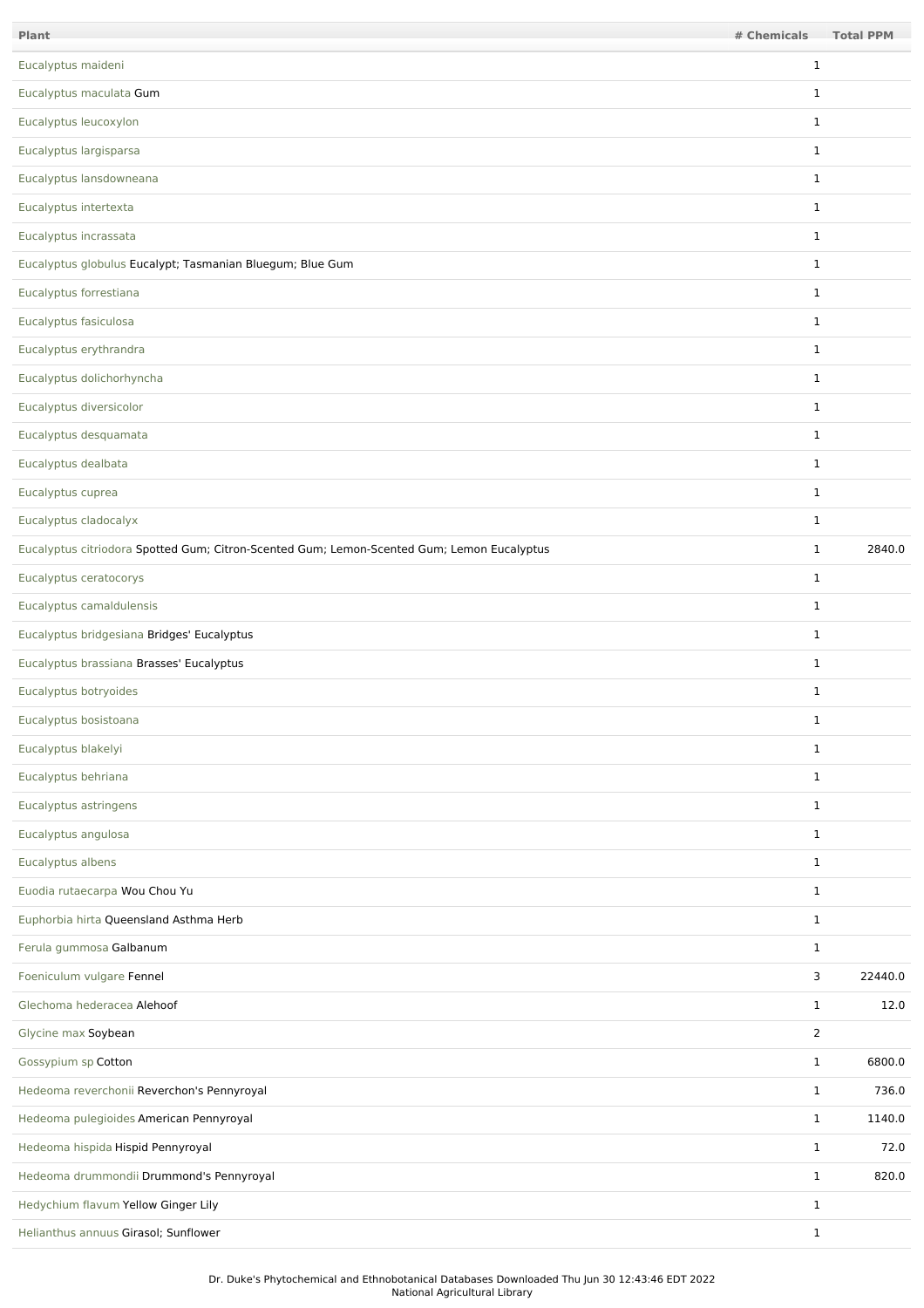| Plant                                                                                                                                                                                       | # Chemicals    | <b>Total PPM</b> |
|---------------------------------------------------------------------------------------------------------------------------------------------------------------------------------------------|----------------|------------------|
| Hesperis matronalis Dame's Rocket; Dame's-Violet; Damask-Violet; Sweet Rocket                                                                                                               | 1              |                  |
| Hibiscus sabdariffa Sereni (Sp.); Jamaica Sorrel; Kharkadi; Roselle; Acedera de Guinea (Sp.); Red Sorrel; Indian Sorrel; Sorrel;<br>Rosella (Ger.); Malventee (Ger.); Rosa de Jamaica (Sp.) | 2              |                  |
| Humulus lupulus Hops                                                                                                                                                                        | $\mathbf{1}$   |                  |
| Hura crepitans Sandbox Tree                                                                                                                                                                 | 1              |                  |
| Hydrastis canadensis Goldenseal                                                                                                                                                             | 1              |                  |
| Hypericum perforatum Goatweed; Hypericum; St. John's-wort; Common St. Johnswort; Klamath Weed                                                                                               | 1              |                  |
| Hyptis suaveolens Wild Hops                                                                                                                                                                 | 1              | 780.0            |
| Hyssopus officinalis Hyssop                                                                                                                                                                 | $\overline{2}$ | 828.0            |
| Ilex paraguariensis South American Holly; Mate; Paraguay Tea                                                                                                                                | $\mathbf{1}$   |                  |
| Illicium verum Sternanis (Ger.); anis de China (Sp.); Chinese Star Anise; Chinesischer Sternanis (Ger.); Star Anise; anis estrellado<br>(Sp.)                                               | $\mathbf{1}$   | 10440.0          |
| Inonotus obliquus                                                                                                                                                                           | $\mathbf 1$    |                  |
| Inula helenium Elecampane                                                                                                                                                                   | 1              |                  |
| Isanthus brachiatus False Pennyroyal                                                                                                                                                        | $\mathbf{1}$   | 40.0             |
| Juglans regia English Walnut                                                                                                                                                                | 1              |                  |
| Juniperus virginiana Red Cedar                                                                                                                                                              | $\mathbf{1}$   |                  |
| Juniperus communis Juniper; Common Juniper                                                                                                                                                  | $\overline{2}$ | 1820.0           |
| Lantana camara Wild Sage; Lantana                                                                                                                                                           | 1              |                  |
| Laurus nobilis Bayleaf; Grecian Laurel; Laurel; Sweet Bay; Bay Laurel; Bay                                                                                                                  | $\mathbf{1}$   | 1000.0           |
| Lavandula x intermedia Dutch Lavender; Lavandin                                                                                                                                             | $\mathbf{1}$   | 280.0            |
| Lavandula x hybrida Hybrid Lavender                                                                                                                                                         | $\mathbf 1$    |                  |
| Lavandula latifolia Aspic; Broad-Leaved Lavender; Spike Lavender                                                                                                                            | 1              | 594.0            |
| Lavandula angustifolia English Lavender                                                                                                                                                     | 1              |                  |
| Lens culinaris Lentil                                                                                                                                                                       | 1              | 2600.0           |
| Leonotis nepetaefolia Catnipleaf Lion's-Ear                                                                                                                                                 | $\mathbf{1}$   |                  |
| Leonotis leonurus Lion's Ear                                                                                                                                                                | $\mathbf{1}$   |                  |
| Leonurus cardiaca Motherwort                                                                                                                                                                | $\mathbf{1}$   | 4.0              |
| Lepechinia calycina Epling's Lepechinia                                                                                                                                                     | $\mathbf{1}$   | 230.0            |
| Levisticum officinale Lovage                                                                                                                                                                | $\mathbf{1}$   | 160.0            |
| Lindera benzoin Benjamin Bush; Fieberstrauch (Ger.); Spicebush; Wild Allspice                                                                                                               | $\mathbf{1}$   |                  |
| Lippia alba White Lippia                                                                                                                                                                    | 1              |                  |
| Litsea glaucescens Mexican bay                                                                                                                                                              | $\mathbf{1}$   |                  |
| Lonicera japonica Japanese Honeysuckle                                                                                                                                                      | 1              |                  |
| Lupinus albus White Lupine                                                                                                                                                                  | $\mathbf{1}$   |                  |
| Lycopersicon esculentum Tomato                                                                                                                                                              | $\overline{2}$ |                  |
| Lycopus virginicus Bugle                                                                                                                                                                    | $\mathbf{1}$   | 52.0             |
| Lycopus uniflorus One-Flowered Bugle                                                                                                                                                        | $\mathbf{1}$   | 348.0            |
| Maclura pomifera Hedge Apple; Osage-Orange                                                                                                                                                  | 1              |                  |
| Magnolia fargesii Xin-Yi; Hsin-I                                                                                                                                                            | $\mathbf{1}$   |                  |
| Magnolia denudata Xin-Yi; Hsin-I                                                                                                                                                            | $\mathbf{1}$   |                  |
| Malus domestica Apple                                                                                                                                                                       | 3              |                  |
| Mangifera indica Mango                                                                                                                                                                      | $\mathbf{1}$   |                  |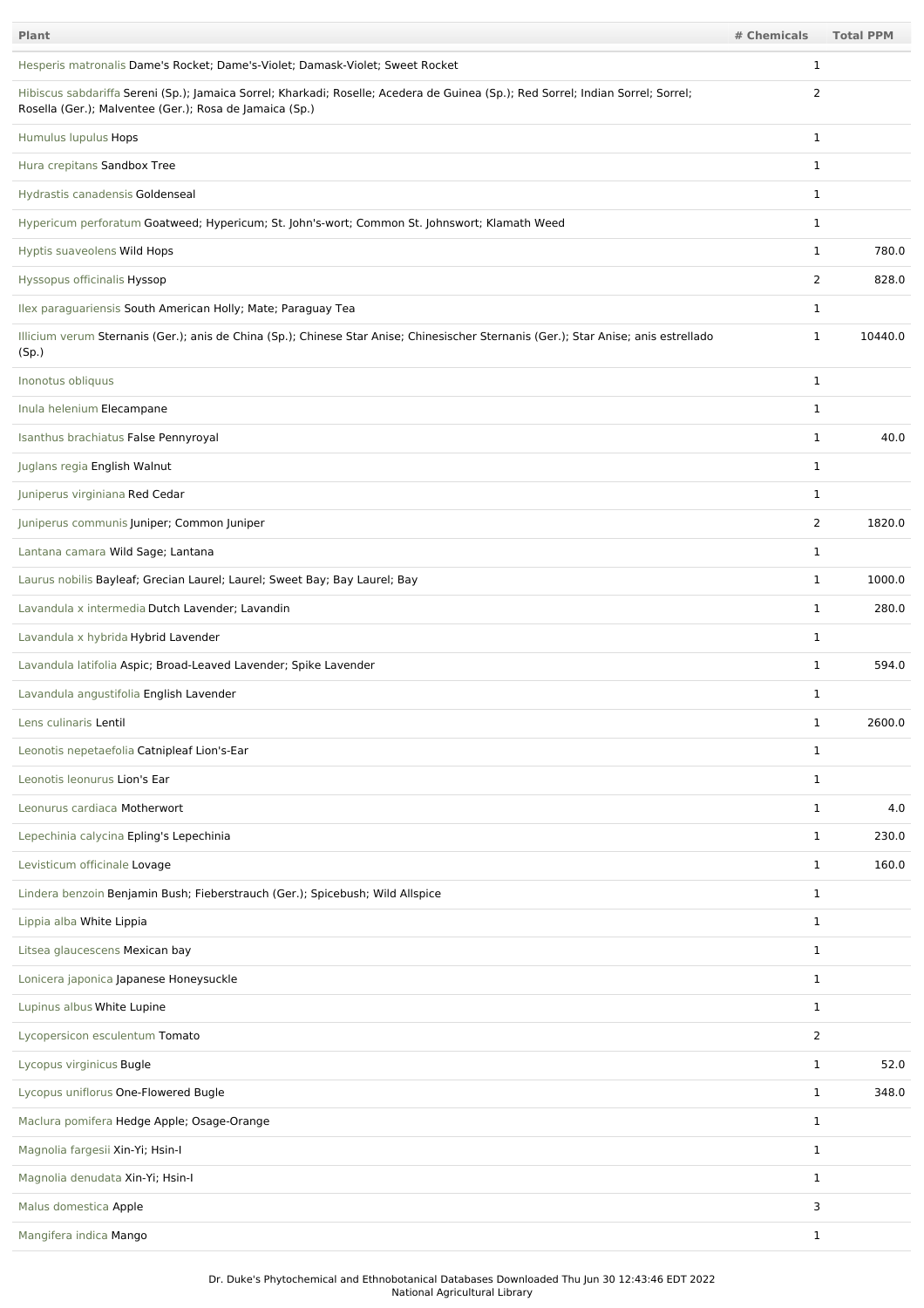| <b>Plant</b>                                                                                    | # Chemicals  | <b>Total PPM</b> |
|-------------------------------------------------------------------------------------------------|--------------|------------------|
| Marrubium vulgare Horehound; White Horehound                                                    | 1            |                  |
| Medicago sativa Alfalfa; Lucerne                                                                | 1            |                  |
| Melaleuca leucadendra Cajeput                                                                   | 1            |                  |
| Melaleuca cajuputi Vietnamese Cajuput Oil                                                       | 1            |                  |
| Melaleuca alternifolia Teatree                                                                  | 1            |                  |
| Melissa officinalis Lemonbalm; Melissa; Balm; Bee Balm                                          | 1            |                  |
| Mentha x rotundifolia Applemint                                                                 | $\mathbf{1}$ | 1000.0           |
| Mentha x piperita Peppermint                                                                    | $\mathbf{1}$ | 640.0            |
| Mentha spicata Spearmint; Hortela da Folha Miuda                                                | $\mathbf{1}$ | 18150.0          |
| Mentha sp Mint                                                                                  | $\mathbf{1}$ |                  |
| Mentha pulegium European Pennyroyal                                                             | $\mathbf{1}$ | 4696.0           |
| Mentha longifolia Biblical Mint                                                                 | $\mathbf{1}$ | 3840.0           |
| Mentha arvensis var. piperascens Field Mint; Cornmint; Japanese Mint                            | $\mathbf{1}$ |                  |
| Mentha aquatica Water Mint                                                                      | $\mathbf{1}$ | 1428.0           |
| Micromeria varia Madeiran 'Hyssop'                                                              | $\mathbf 1$  |                  |
| Micromeria thymifolia                                                                           | $\mathbf{1}$ |                  |
| Micromeria teneriffae                                                                           | $\mathbf{1}$ |                  |
| Micromeria myrtifolia Dagcayi; Haydarotu; Topukcayi                                             | $\mathbf{1}$ |                  |
| Micromeria juliana                                                                              | 1            |                  |
| Micromeria fruticosa Zuta; Tea Hyssop; Zopha                                                    | $\mathbf{1}$ |                  |
| Micromeria croatica                                                                             | $\mathbf{1}$ |                  |
| Micromeria congesta Kaya Yarpuzu                                                                | $\mathbf 1$  |                  |
| Minthostachys mollis Muna; Tipo                                                                 | $\mathbf{1}$ |                  |
| Moldavica thymiflora Thyme-Flowered Moldavica                                                   | 1            |                  |
| Monarda russeliana Russel's Monarda                                                             | $\mathbf{1}$ | 208.0            |
| Monarda punctata Horsemint                                                                      | $\mathbf{1}$ | 5748.0           |
| Monarda media Mean Monarda                                                                      | $\mathbf{1}$ | 2968.0           |
| Monarda lindheimeri Lindheimer's Monarda                                                        | $\mathbf{1}$ | 188.0            |
| Monarda fistulosa Wild Bergamot                                                                 | $\mathbf{1}$ | 1178.0           |
| Monarda didyma Beebalm; Oswego Tea                                                              | $\mathbf{1}$ | 2700.0           |
| Monarda clinopodia Clinopod Bergamot                                                            | $\mathbf{1}$ | 574.0            |
| Monarda citriodora Lemon Mint                                                                   | $\mathbf{1}$ | 180.0            |
| Morinda citrifolia Indian Mulberry; Noni                                                        | $\mathbf{1}$ |                  |
| Murraya koenigii Indian Curry Tree; Curry Leaf; Curry Leaf Tree                                 | $\mathbf{1}$ |                  |
| Musa x paradisiaca Plantain; Banana                                                             | 3            | 680.0            |
| Myrica cerifera Bayberry; Candle-Berry; Wax Myrtle; Southern Bayberry                           | $\mathbf{1}$ |                  |
| Myristica fragrans nuez moscada (Sp.); Muskatnussbaum (Ger.); Nutmeg; Mace; nogal moscado (Sp.) | $\mathbf{1}$ | 11520.0          |
| Myrrhis odorata Sweet Chervil; Garden Myrrh; Cicely; Myrrh; Sweet Cicely                        | $\mathbf{1}$ |                  |
| Myrtus communis Myrtle; Myrte (Ger.); Arrayan (Sp.); Mirto (Sp.)                                | $\mathbf{1}$ | 1170.0           |
| Nepeta racemosa Catmint                                                                         | $\mathbf{1}$ |                  |
| Nepeta cataria Catnip                                                                           | $\mathbf{1}$ |                  |
| Nicotiana tabacum Tobacco                                                                       | $\mathbf{1}$ |                  |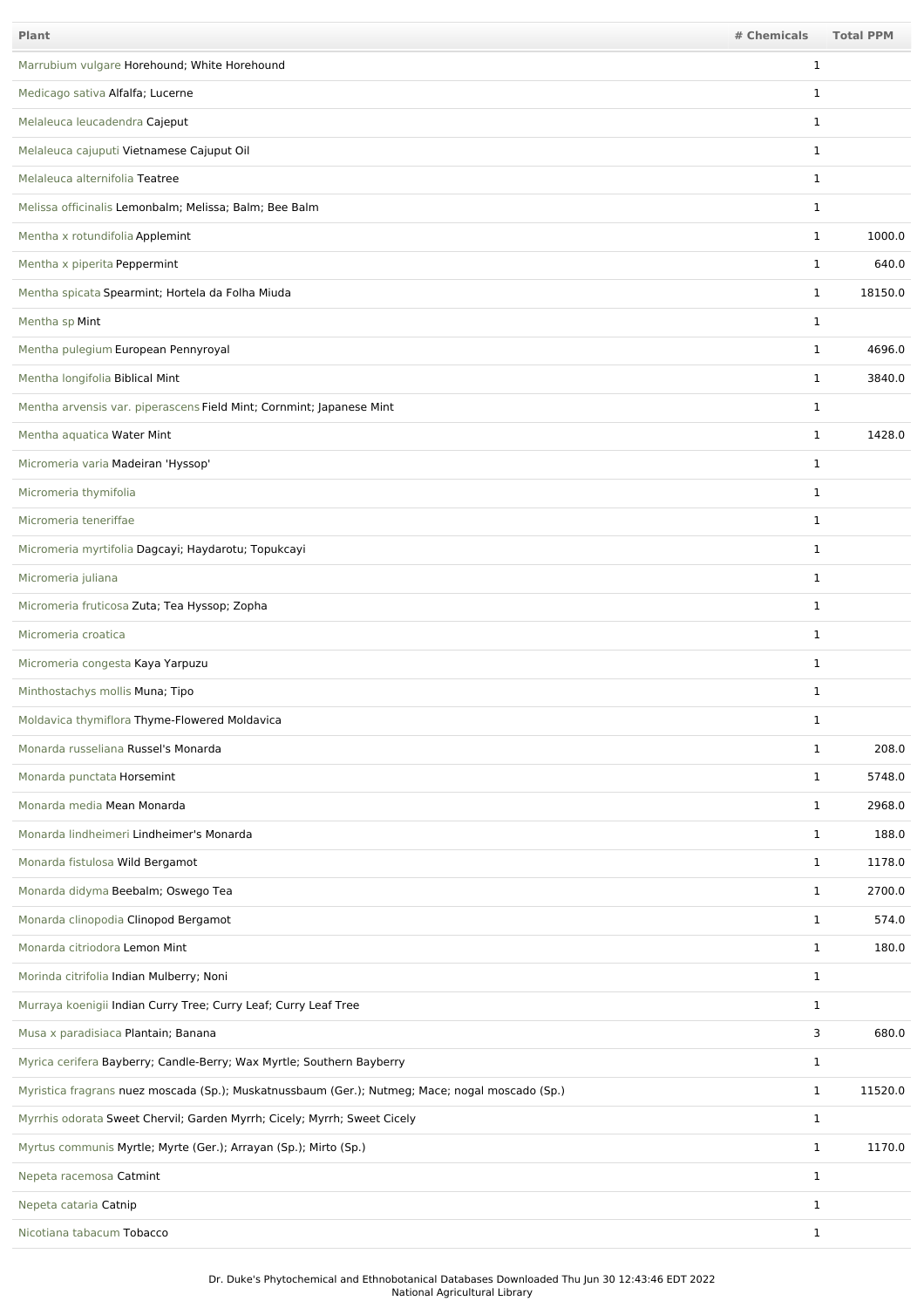| Plant                                                                                                                                                                                                                                 | # Chemicals  | <b>Total PPM</b> |
|---------------------------------------------------------------------------------------------------------------------------------------------------------------------------------------------------------------------------------------|--------------|------------------|
| Ocimum tenuiflorum Anise-Scented Basil                                                                                                                                                                                                | 1            |                  |
| Ocimum kilimandscharicum Kenyan Perennial Basil; African Blue Basil                                                                                                                                                                   | 1            |                  |
| Ocimum gratissimum Shrubby Basil; Agbo                                                                                                                                                                                                | $\mathbf 1$  |                  |
| Ocimum basilicum Basil; Cuban Basil; Sweet Basil                                                                                                                                                                                      | $\mathbf{1}$ | 954.0            |
| Origanum vulgare Wild Marjoram; Oregano; Pot Marjoram; European Oregano; Common Turkish Oregano; Wild Oregano                                                                                                                         | $\mathbf{1}$ | 960.0            |
| Origanum syriacum Za'Atar                                                                                                                                                                                                             | $\mathbf 1$  |                  |
| Origanum sipyleum Bayircayi; Guveyoto                                                                                                                                                                                                 | $\mathbf 1$  |                  |
| Origanum onites Oregano; Pot Marjoram                                                                                                                                                                                                 | $\mathbf{1}$ | 34.0             |
| Origanum minutiflorum Small-Flowered Oregano                                                                                                                                                                                          | $\mathbf{1}$ |                  |
| Origanum majorana Marjoram; Sweet Marjoram                                                                                                                                                                                            | $\mathbf 1$  | 1813.0           |
| Panax ginseng Chinese Ginseng; Korean Ginseng; Oriental Ginseng; Ginseng                                                                                                                                                              | $\mathbf 1$  |                  |
| Parthenocissus quinquefolia Virginia-creeper; American-ivy; Woodbine; Five-leaf-ivy; Amerika-zuta (Jap.)                                                                                                                              | $\mathbf 1$  |                  |
| Pastinaca sativa Parsnip                                                                                                                                                                                                              | $\mathbf 1$  |                  |
| Pelargonium citrosum Citrosa                                                                                                                                                                                                          | $\mathbf 1$  |                  |
| Perilla frutescens Perilla                                                                                                                                                                                                            | $\mathbf 1$  |                  |
| Petroselinum crispum Parsley                                                                                                                                                                                                          | 3            | 2972.0           |
| Peumus boldus Boldo                                                                                                                                                                                                                   | $\mathbf 1$  | 800.0            |
| Phaseolus vulgaris Haricot Bean; Dwarf Bean; Snap Bean; Pop Bean; Haricot Vert; Field Bean; Wax Bean; French Bean; Flageolet<br>Bean; Black Bean; Kidney Bean; String Bean; Navy Bean; Garden Bean; Popping Bean; Haricot; Green Bean | $\mathbf{1}$ |                  |
| Phyllanthus niruri Seed On The Leaf                                                                                                                                                                                                   | $\mathbf 1$  |                  |
| Pilocarpus microphyllus Maranhao Jaborandi                                                                                                                                                                                            | $\mathbf 1$  | 100.0            |
| Pilocarpus jaborandi Pernambuco Jaborandi; Indian Hemp                                                                                                                                                                                | $\mathbf 1$  | 4700.0           |
| Pimenta racemosa Bayrum Tree; West Indian Bay                                                                                                                                                                                         | $\mathbf{1}$ | 13740.0          |
| Pimenta dioica Jamaica-Pepper; Allspice; Clover-Pepper; Pimenta; Pimento                                                                                                                                                              | $\mathbf{1}$ | 43.0             |
| Pimpinella anisum Anise; Sweet Cumin                                                                                                                                                                                                  | $\mathbf{1}$ | 918.0            |
| Pinus sylvestris Scotch Pine                                                                                                                                                                                                          | 1            |                  |
| Piper nigrum White Pepper; Pepper; Black Pepper                                                                                                                                                                                       | 1            |                  |
| Piper cubeba Cubeb; Cubeb Pepper                                                                                                                                                                                                      | 1            |                  |
| Piper auritum Hierba Santa; Cordoncillo; Hoja Santa                                                                                                                                                                                   | $\mathbf 1$  |                  |
| Pisum sativum Pea                                                                                                                                                                                                                     | 2            | 3000.0           |
| Plectranthus incanus Lal Agada                                                                                                                                                                                                        | $\mathbf 1$  |                  |
| Pogostemon cablin Patchouli                                                                                                                                                                                                           | $\mathbf 1$  |                  |
| Porophyllum ruderale Quilquinya                                                                                                                                                                                                       | $\mathbf{1}$ |                  |
| Psidium guajava Guava                                                                                                                                                                                                                 | $\mathbf{1}$ |                  |
| Psoralea corylifolia Malaya Tea; Babchi; Black Dot                                                                                                                                                                                    | $\mathbf{1}$ |                  |
| Pycnanthemum virginianum Virginia Mountain Mint                                                                                                                                                                                       | $\mathbf 1$  | 29348.0          |
| Pycnanthemum verticillatum Whorled Mountain Mint                                                                                                                                                                                      | $\mathbf 1$  | 672.0            |
| Pycnanthemum torreyi Torrey's Mountain Mint                                                                                                                                                                                           | $\mathbf 1$  | 120.0            |
| Pycnanthemum tenuifolium Slenderleaf Mountain Mint                                                                                                                                                                                    | $\mathbf{1}$ | 17040.0          |
| Pycnanthemum setosum Setose Mountain Mint                                                                                                                                                                                             | $\mathbf 1$  | 2170.0           |
| Pycnanthemum pycnanthemoides Typical Mountain Mint                                                                                                                                                                                    | $\mathbf{1}$ | 11600.0          |
| Pycnanthemum pilosum Pilose Mountain Mint                                                                                                                                                                                             | $\mathbf 1$  | 4900.0           |
| Pycnanthemum muticum Muticous Mountain Mint                                                                                                                                                                                           | $\mathbf 1$  | 1800.0           |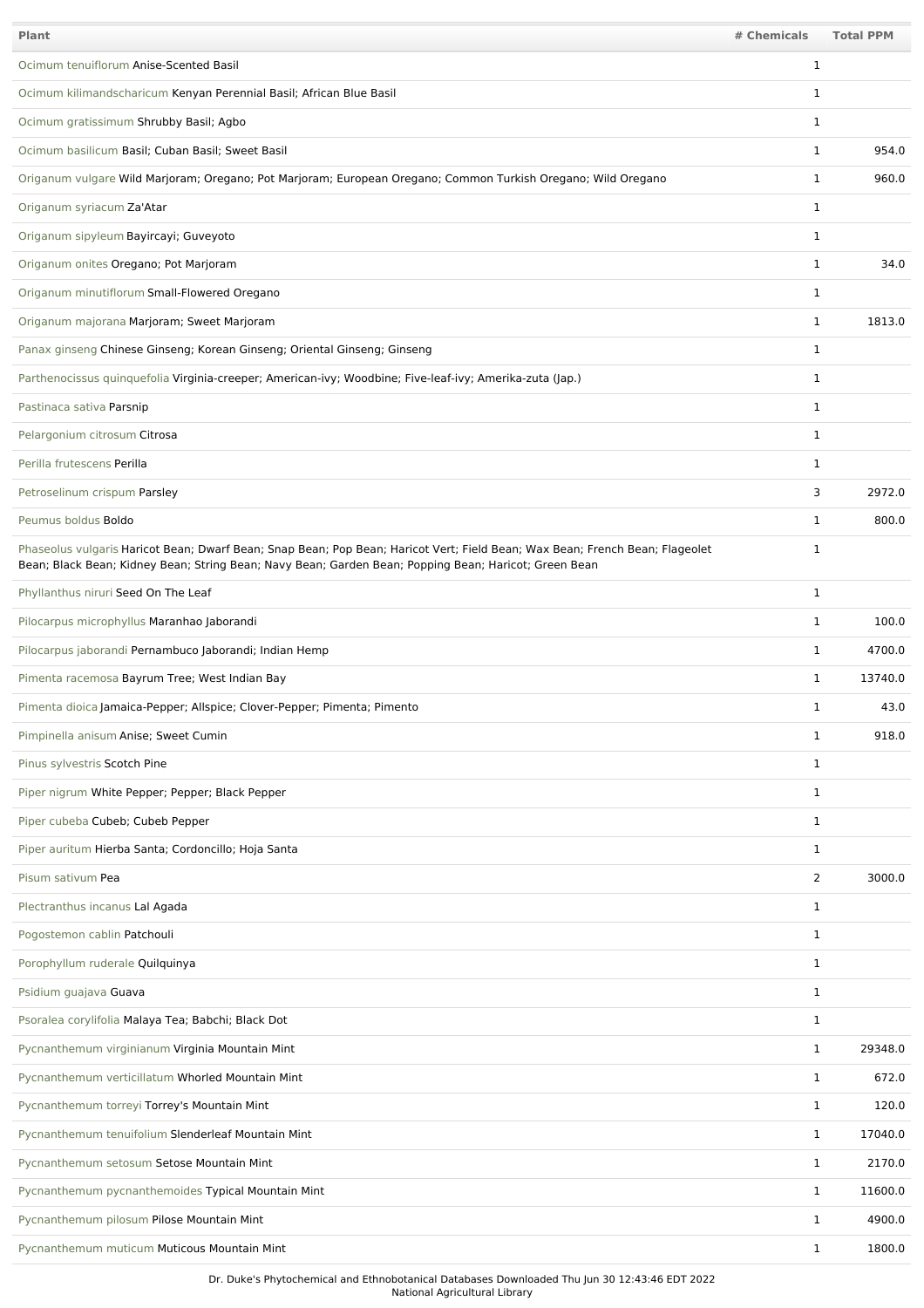| <b>Plant</b>                                                          | # Chemicals    | <b>Total PPM</b> |
|-----------------------------------------------------------------------|----------------|------------------|
| Pycnanthemum montanum Montane Mountain Mint                           | 1              | 832.0            |
| Pycnanthemum loomisii Loomis' Mountain Mint                           | $\mathbf{1}$   | 5040.0           |
| Pycnanthemum incanum Hoary Mountain Mint                              | $\mathbf{1}$   | 2432.0           |
| Pycnanthemum curvipes Curved Mountain Mint                            | $\mathbf{1}$   | 4646.0           |
| Pycnanthemum clinopodioides Clinopod Mountain Mint                    | $\mathbf{1}$   | 21560.0          |
| Pycnanthemum californicum California Mountain Mint                    | $\mathbf{1}$   | 288.0            |
| Pycnanthemum beadlei Beadle's Mountain Mint                           | $\mathbf{1}$   | 658.0            |
| Pycnanthemum albescens White Mountain Mint                            | $\mathbf{1}$   | 11394.0          |
| Ravensara aromatica Ravensara                                         | 1              |                  |
| Ribes nigrum Black Currant                                            | $\mathbf{1}$   | 14.0             |
| Ricinus communis Castorbean                                           | $\mathbf{1}$   |                  |
| Rosa gallica French Rose                                              | $\mathbf{1}$   |                  |
| Rosmarinus x mendizabalii Mendizabali's Rosemary                      | $\mathbf{1}$   |                  |
| Rosmarinus x lavandulaceus Lavender Rosemary                          | $\mathbf{1}$   |                  |
| Rosmarinus tomentosus Hairy Rosemary                                  | 1              |                  |
| Rosmarinus officinalis Rosemary                                       | $\overline{2}$ | 3900.0           |
| Rosmarinus eriocalyx Rosemary                                         | $\mathbf{1}$   |                  |
| Rubus fruticosus Blackberry                                           | $\mathbf{1}$   |                  |
| Ruscus aculeatus Butcher's Broom; Box-Holly                           | $\mathbf{1}$   |                  |
| Ruta graveolens Rue                                                   | $\mathbf{1}$   |                  |
| Salvia triloba Greek Sage                                             | $\mathbf{1}$   | 1380.0           |
| Salvia sclarea Clary Sage                                             | $\mathbf{1}$   | 24.0             |
| Salvia officinalis Sage                                               | 1              | 4760.0           |
| Salvia gilliesii 'Cordoba' Sage                                       | 1              |                  |
| Salvia dorisiana 'Honduran' Sage                                      | $\mathbf{1}$   |                  |
| Santolina chamaecyparissus Lavender Cotton                            | $\mathbf{1}$   |                  |
| Sassafras albidum Sassafras                                           | $\mathbf{1}$   |                  |
| Satureja thymbra Goat Oregano                                         | $\mathbf{1}$   |                  |
| Satureja subspicata Yugoslav Savory                                   | $\mathbf{1}$   |                  |
| Satureja parvifolia Small-Leaf Pampa Savory                           | $\mathbf{1}$   |                  |
| Satureja odora Scented Pampa Savory                                   | $\mathbf{1}$   |                  |
| Satureja obovata Iberian Savory; Savory                               | $\mathbf{1}$   |                  |
| Satureja montana Savory; Winter Savory                                | $\mathbf{1}$   |                  |
| Satureja hortensis Summer Savory                                      | $\mathbf{1}$   |                  |
| Satureja grandiflora French Savory                                    | $\mathbf{1}$   |                  |
| Satureja glabella Smooth Savory                                       | $\mathbf{1}$   | 100.0            |
| Satureja douglasii Douglas' Savory                                    | $\mathbf{1}$   | 3016.0           |
| Satureja cuneifolia Cuneate Turkish Savory                            | $\mathbf 1$    |                  |
| Satureja cilicica Turkish Savory                                      | $\mathbf 1$    |                  |
| Scutellaria lateriflora Mad-Dog Skullcap; Scullcap                    | $\mathbf 1$    |                  |
| Scutellaria galericulata Marsh Skullcap                               | $\mathbf{1}$   | 26.0             |
| Sesamum indicum Beni; Ajonjoli (Sp.); Sesamo (Sp.); Sesame; Benneseed | $\mathbf{1}$   | 1480.0           |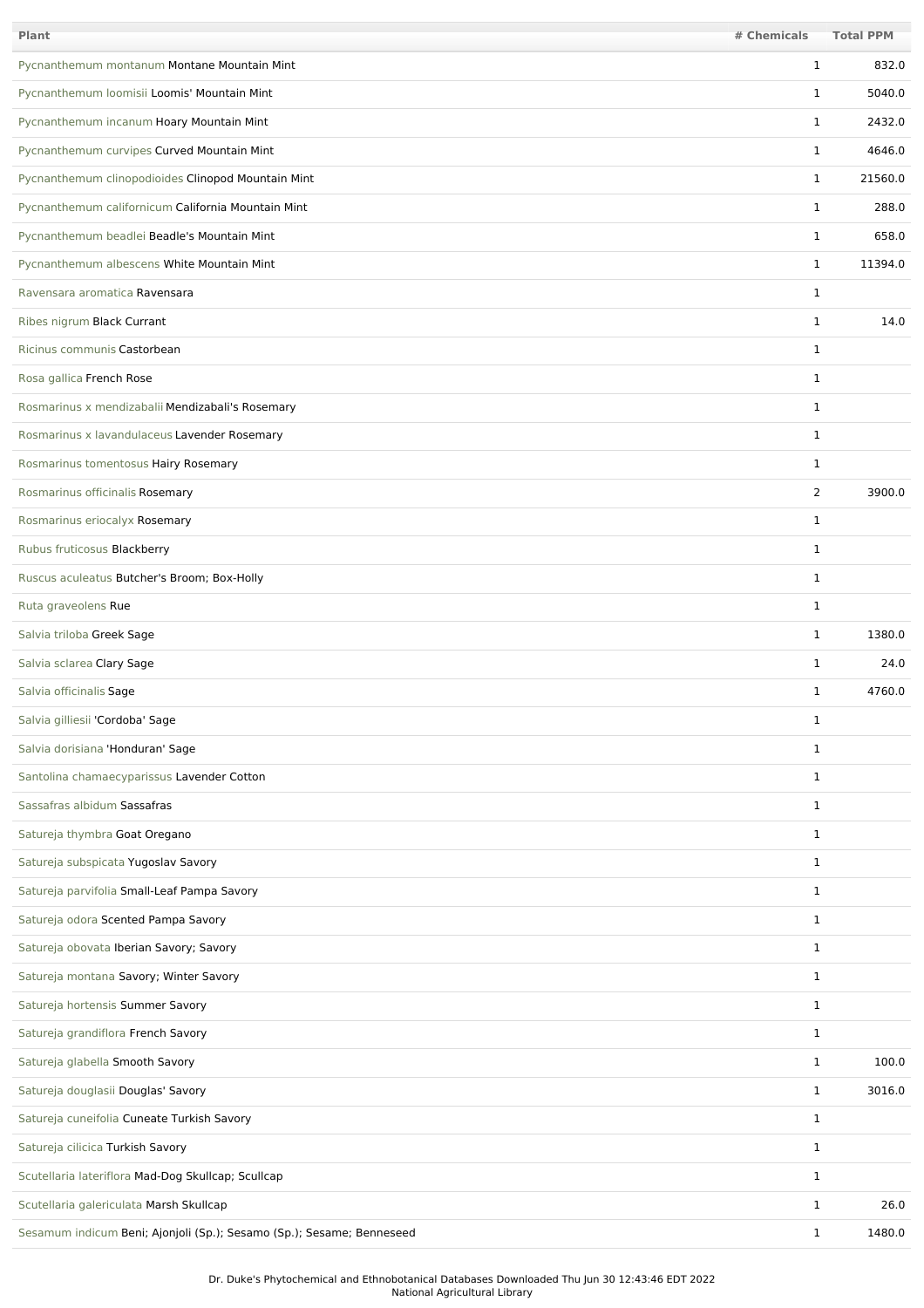| Plant                                                                                         | # Chemicals  | <b>Total PPM</b> |
|-----------------------------------------------------------------------------------------------|--------------|------------------|
| Sideritis pauli El Molinillo Sideritis                                                        | 1            |                  |
| Sideritis mugronensis                                                                         | 1            |                  |
| Sideritis germanicolpitana                                                                    | $\mathbf{1}$ |                  |
| Sideritis athoa Kedi Kuyrugu Cayi                                                             | $\mathbf{1}$ |                  |
| Stachys germanica Downy Woundwort                                                             | $\mathbf{1}$ | 36.0             |
| Stevia rebaudiana Ca-A-E; Stevia; Sweet Leaf of Paraguay                                      | $\mathbf{1}$ |                  |
| Tagetes lucida Sweet-Mace; Sweet-Scent Marigold; Anise Marigold; Sweet-Scent Mexican Marigold | $\mathbf{1}$ |                  |
| Tamarindus indica Kilytree; Tamarind; Indian Tamarind                                         | $\mathbf{1}$ |                  |
| Tanacetum parthenium Feverfew                                                                 | $\mathbf{1}$ |                  |
| Taraxacum officinale Dandelion                                                                | $\mathbf{1}$ |                  |
| Teucrium scorodonia Wood Germander: Germander                                                 | $\mathbf{1}$ |                  |
| Teucrium salviastrum                                                                          | $\mathbf{1}$ |                  |
| Teucrium pseudoscorodonia                                                                     | $\mathbf{1}$ |                  |
| Teucrium polium Golden Germander                                                              | $\mathbf{1}$ |                  |
| Teucrium oxylepis                                                                             | $\mathbf{1}$ |                  |
| Teucrium micropodioides Small 'Cyprus' Germander                                              | $\mathbf{1}$ |                  |
| Teucrium kotschyanum Stavros Kotschy's Germander                                              | $\mathbf{1}$ |                  |
| Teucrium gnaphalodes Iberian Germander                                                        | $\mathbf{1}$ |                  |
| Teucrium divaricatum Hoary Divaricate Germander                                               | $\mathbf{1}$ |                  |
| Teucrium cyprium 'Cyprus' Germander                                                           | $\mathbf{1}$ |                  |
| Teucrium asiaticum                                                                            | $\mathbf{1}$ |                  |
| Teucrium arduini 'Croatian Alpine' Germander                                                  | $\mathbf{1}$ |                  |
| Theobroma cacao Cacao                                                                         | 1            |                  |
| Thuja occidentalis Arbor-Vitae; Northern White-Cedar                                          | 2            |                  |
| Thymus zygis Spanish Thyme                                                                    | $\mathbf{1}$ |                  |
| Thymus x citriodorus Lemon Thyme; Funk's thyme                                                | $\mathbf{1}$ |                  |
| Thymus vulgaris Thyme; Common Thyme; Garden Thyme                                             | $\mathbf{1}$ | 10400.0          |
| Thymus serpyllum Creeping Thyme                                                               | $\mathbf{1}$ | 114.0            |
| Thymus saturejoides Moroccan Savory Thyme                                                     | $\mathbf{1}$ |                  |
| Thymus riatarum 'Moroccan' Thyme                                                              | $\mathbf{1}$ |                  |
| Thymus orospedanus Orosped Thyme                                                              | $\mathbf{1}$ | 280.0            |
| Thymus mastichina Spanish Marjoram                                                            | $\mathbf{1}$ | 560.0            |
| Thymus longicaulis Tas Kekik; Kekik                                                           | $\mathbf{1}$ |                  |
| Thymus funkii Funk's Thyme                                                                    | $\mathbf{1}$ |                  |
| Thymus cilicicus 'Anatolian' Thyme                                                            | $\mathbf{1}$ |                  |
| Thymus capitatus Spanish Thyme; 'Sicilian' Thyme; Spanish Origanum                            | $\mathbf{1}$ | 60.0             |
| Thymus broussonettii Moroccan Thyme                                                           | $\mathbf{1}$ |                  |
| Tilia sp. Basswood; Linden; Lime                                                              | $\mathbf{1}$ |                  |
| Trachyspermum ammi Ajwan                                                                      | $\mathbf{1}$ | 4080.0           |
| Trichostemma dichotomum Blue Curls                                                            | $\mathbf{1}$ |                  |
| Trifolium pratense Red Clover; Peavine Clover; Purple Clover; Cowgrass                        | $\mathbf{1}$ |                  |
| Triticum aestivum Wheat                                                                       | $\mathbf{1}$ |                  |